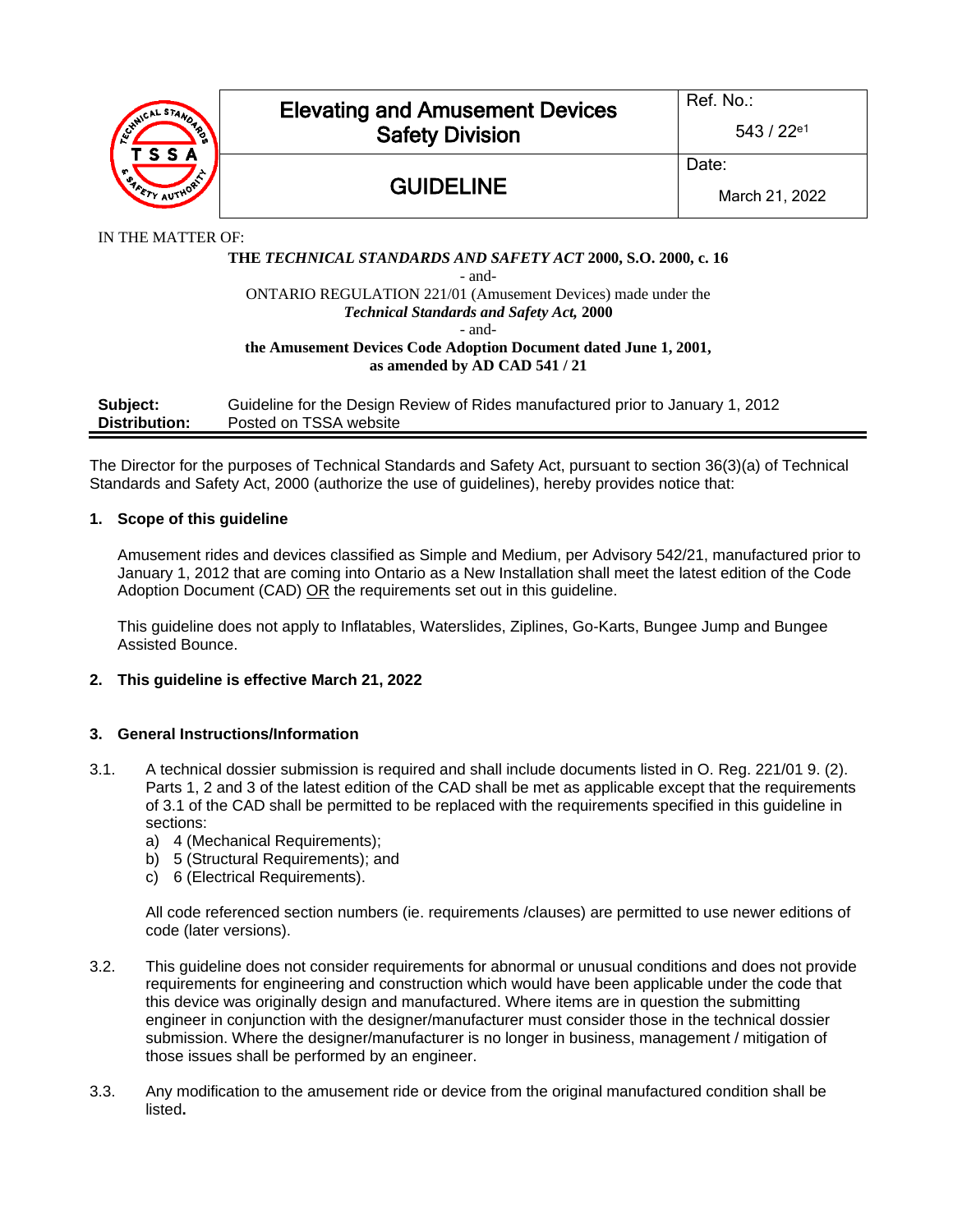3.4. A technical dossier submission for Simple and Medium Amusement Ride or Devices manufactured prior to January 1, 2012, shall include a completed checklist (ref: Appendix A) outlining the items from section 4, 5, and 6 that were considered and implemented in the ride review where compliance to the latest F24 requirements are not practical.

Where applicable on the checklist outline whether compliance is achieved (Yes/No) or if the item listed is not applicable (N/A) and where relevant indicate the method or means used to demonstrate compliance.

Note: *The Checklist for Rides Manufactured Prior To January 1, 2012* is provided at the end of the AR specification sheets.

## **Requirements for Simple and Medium Amusement Rides or Devices Manufactured Prior To January 1, 2012**

# **4. Mechanical Requirements**

- 4.1. Patron restraint, clearance envelope, and containment design criteria requirements shall meet F2291-21 section 6
- 4.2. Loads, Strength and Acceleration or Deceleration shall be assessed by Engineer using good engineering practice.
- 4.3. Hydraulic Systems shall meet F2291-21 section 9
- 4.4. Pneumatic Systems shall meet F2291-21 section 10
- 4.5. Brakes shall meet F2291-21 section 13.7 and:
	- a) Where appropriate, energized critical braking systems shall remain activated in the event of power failure. (Z267-00 5.8.2)
	- b) Where appropriate, operator-monitored braking systems shall be designed to be normally activated in the absence of the operator. (Z267-00 5.8.3)
- 4.6. Machine Guarding requirements per F2291-21 13.5
- 4.7. Fencing, Guardrails, Handrails, Gates and Walkways requirements per F2291-21 section 14
- 4.8. Fasteners requirements per F2291-21 section 16
- 4.9. Welding requirements per F2783-20 section 5.3.4 and 5.4.10
- 4.10. Signage shall meet F2291-21 Section 6.7
- 4.11. Coatings shall meet F2291-21 Section 19
- 4.12. Sanitation/Disinfection shall meet F2291-21 Section 21

## **5. Structural Requirements**

- 5.1. Critical parts list shall be submitted including inspection and replacement criteria
- 5.2. NDT report(s) shall be provided for critical components subject to fatigue, vibration and/or environmental factors (see also D.O. 534/18 Additional Inspection Requirements for Corrosion of Aging Rides)

## **6. Electrical Requirements**

- 6.1. Ontario Electrical Safety Code as amended from time to time.
- 6.2. Emergency stop circuits shall be energized systems that are fail-safe in case of power failure (Z267 5.5.2). (Shunt trip alone does not meet this requirement)
- 6.3. The emergency stop switches shall be of manually reset type. The resetting of the stop switch shall not start the ride.
- 6.4. The occurrence of a single ground or the failure of any single:
	- a) switch which does not have contacts that are positively mechanically separated,
	- b) relay / contactor,
	- c) solid state device (including software system, drive system (motor/motion controller)) shall not prevent the ride from stopping, cause the ride to start, or overspeed.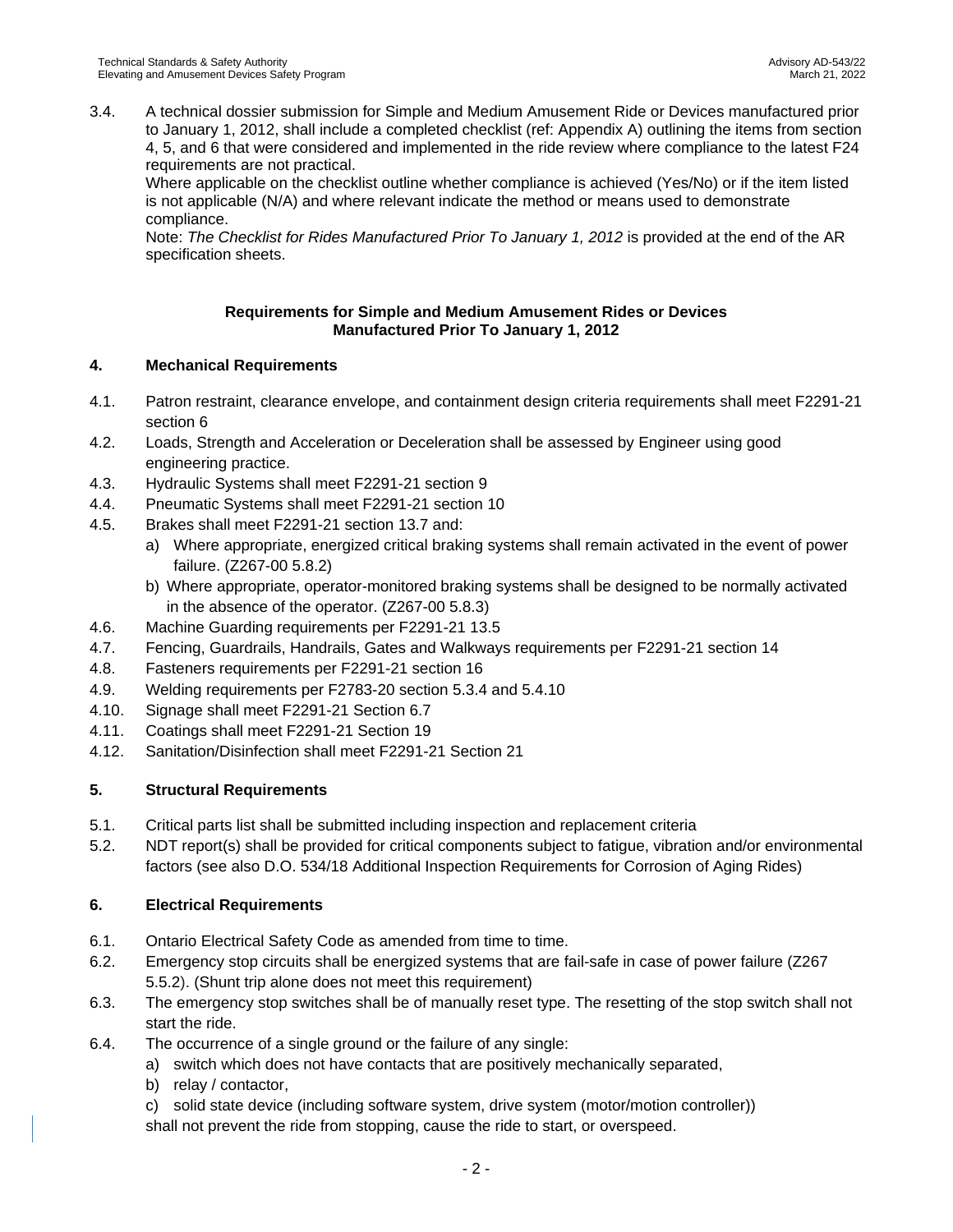- 6.5. Where the operator has direct, unrestricted access (single human action/readily accessible) to the main disconnect, the emergency stop circuit does not require compliance to 6.4.
- 6.6. Operator controls shall be located within easy reach of the operator when the operator is in a position to observe the ride while the ride is in operation.
- 6.7. Operator controls shall be designed to avoid unintentional activation and unauthorized access. (e.g. on/off key or keyed e-stop, start is covered/collar/shrouded/2nd start button/operator presence detection) (O. Reg. 221/01 15.6 (c))
- 6.8. Operator controls shall be identified as to their function (all switches, buttons, dials labelled).
- 6.9. Ride duration shall be limited by time (electrical timer) or operator presence detection (foot/finger/hand/lanyard) operated device.
- 6.10. Devices with terminal stops shall have redundant methods to slowdown (decelerate) at terminals
- 6.11. All operator controls or parts, or both, relating to protection shall be tested daily.
- 6.12. All circuits or parts, or both, relating to protection in the event of failure shall be tested at each setup and monthly to determine that they function in accordance with 6.4. Testing procedures shall be included in the technical dossier.

# **7. Background**

Amusement rides and devices that are new to Ontario are required to be submitted as a New Installation in Ontario regardless of the age of the device. For example, a carousel that was designed and manufactured in 1980 that has never had a permit in Ontario will be considered a New Installation in the current year if an owner wishes to operate in the province. The current regulations and code adoption document (CAD) require new installations to meet the current adopted codes and standards regardless of the age of the device. This requirement poses a challenge for owners and submitting engineers wishing to bring an old ride to Ontario as new.

TSSA has adopted the ASTM F24 standards in 2019. As an alternative, this Guideline can be used to submit devices under category Simple or Medium manufactured prior to January 1, 2012 and submitted now as new installation.

The requirements in this guideline are based on CSA Z267, O. Reg 221/01 and the CAD prior to adoption of ASTM F24 set of standards for Simple and Medium Rides (See AD 542/21). Complex rides will require compliance to currently adopted F24 code because of the diversity of complex rides and unknown alterations that could occur in the future, F24 is better suited to cover these rides.

Roger Neate.

\_\_\_\_\_\_\_\_\_\_\_\_\_\_\_\_\_\_\_\_\_\_\_\_\_\_\_\_\_\_\_\_\_\_\_\_\_

Director, Ontario Regulation 209/01 (Elevating Devices), appointed under the Technical Standards & Safety Act, 2000

Elevating and Amusement Devices Safety Program, Technical Standards and Safety Authority 345 Carlingview Drive, Toronto, ON M9W 6N9 Tel:(416) 734-3300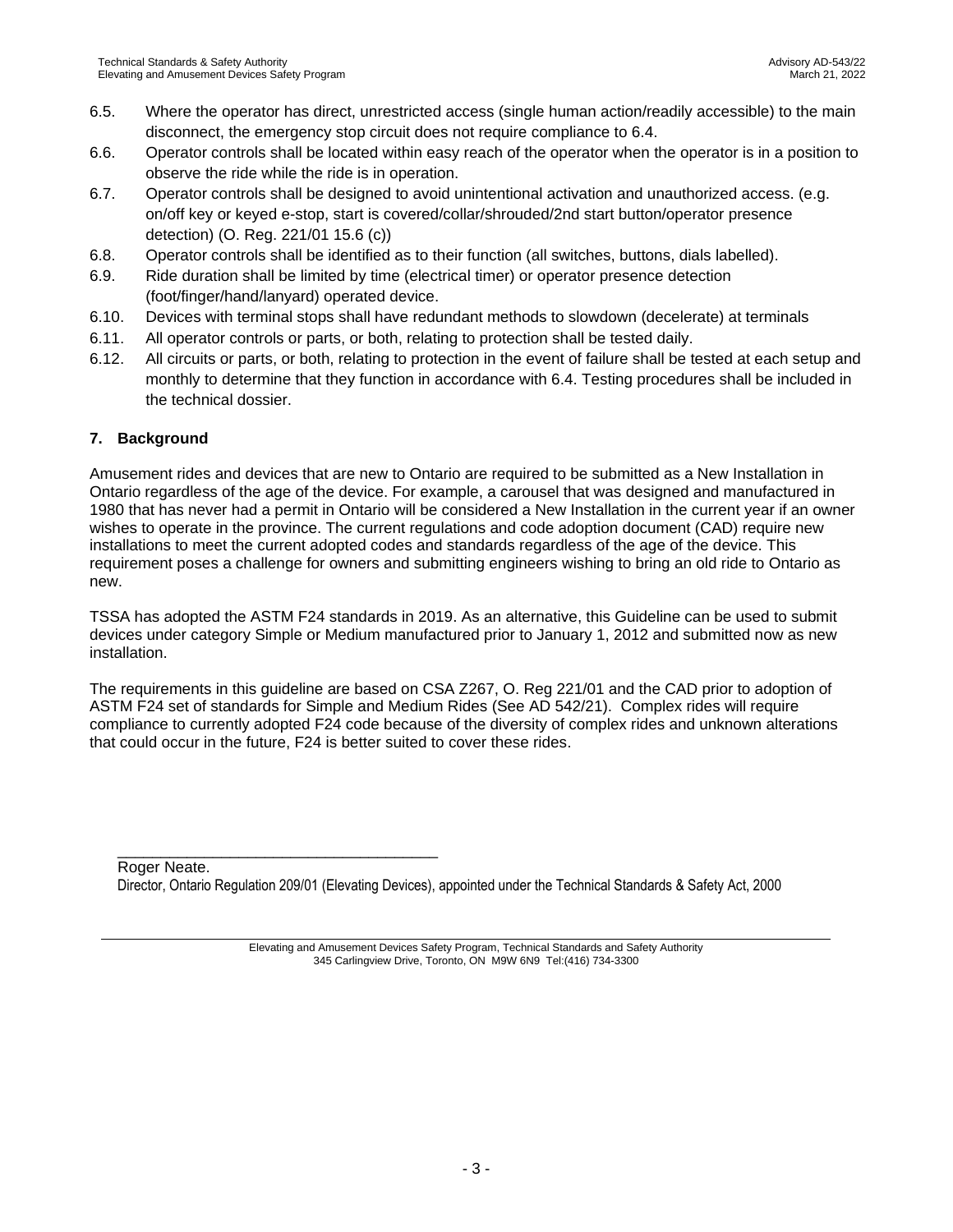### **ANNEX A: Checklist for Simple and Medium Amusement Rides or Devices Manufactured Prior To January 1, 2012 (Alternative to F24 Requirements applicable at date of dossier submission)**

|                  |                                                                                                                                                                                                                                                                                                                                                | CHECKLIST FOR RIDES MANUFACTURED PRIOR TO JANUARY 1, 2012 per GUIDELINE AD 543/22        |           |  |
|------------------|------------------------------------------------------------------------------------------------------------------------------------------------------------------------------------------------------------------------------------------------------------------------------------------------------------------------------------------------|------------------------------------------------------------------------------------------|-----------|--|
|                  | <b>Mechanical Requirements</b><br>Provided?                                                                                                                                                                                                                                                                                                    |                                                                                          |           |  |
|                  | <b>Requirement</b>                                                                                                                                                                                                                                                                                                                             | <b>Explanation (if required)</b>                                                         | ₩         |  |
|                  | Patron restraint, clearance envelope, and containment design<br>criteria requirements shall meet F2291-21 section 6 or later<br>versions                                                                                                                                                                                                       |                                                                                          | Υ         |  |
| 4.2              | Loads, Strength and Acceleration or Deceleration shall be<br>assessed by Engineer using good engineering practice.                                                                                                                                                                                                                             |                                                                                          | Υ         |  |
|                  | Hydraulic Systems shall meet F2291-21 section 9                                                                                                                                                                                                                                                                                                |                                                                                          | Υ         |  |
|                  | Pneumatic Systems shall meet F2291-21 section 10                                                                                                                                                                                                                                                                                               |                                                                                          | Y         |  |
| Lņ               | Brakes shall meet F2291-21 section 13.7 and:<br>a. Where appropriate, energized critical braking systems shall<br>remain activated in the event of power failure. (Z267-00 5.8.2)<br>b. Where appropriate, operator-monitored braking systems<br>shall be designed to be normally activated in the absence of<br>the operator. (Z267-00 5.8.3) |                                                                                          | Υ         |  |
| $\mathbf \omega$ | Machine Guarding requirements per F2291-21 13.5 or later<br>editions                                                                                                                                                                                                                                                                           |                                                                                          | Υ         |  |
|                  | Fencing, Guardrails, Handrails, Gates and Walkways<br>requirements per F2291-21 section 14 or later editions.                                                                                                                                                                                                                                  |                                                                                          | Υ         |  |
| $\infty$         | Fasteners requirements per F2291-21 section 16 or later<br>editions.                                                                                                                                                                                                                                                                           |                                                                                          | Y         |  |
|                  | Welding requirements per F2783-20 section 5.3.4 and 5.4.10<br>or later editions                                                                                                                                                                                                                                                                |                                                                                          | Υ         |  |
| $\frac{1}{4}$    | Signage shall meet F2291-21 Section 6.7                                                                                                                                                                                                                                                                                                        |                                                                                          | Y         |  |
|                  | Coatings shall meet F2291-21 Section 19                                                                                                                                                                                                                                                                                                        |                                                                                          | Υ         |  |
|                  | Sanitation/Disinfection meets F2291-21 Section 21                                                                                                                                                                                                                                                                                              |                                                                                          | Υ         |  |
|                  |                                                                                                                                                                                                                                                                                                                                                | <b>CHECKLIST FOR RIDES MANUFACTURED PRIOR TO JANUARY 1, 2012 per GUIDELINE AD 543/22</b> |           |  |
|                  | <b>Structural Requirements</b>                                                                                                                                                                                                                                                                                                                 |                                                                                          | Provided? |  |
|                  | <b>Requirement</b>                                                                                                                                                                                                                                                                                                                             | <b>Explanation (if required)</b>                                                         | ₩         |  |
| 5.1              | Critical parts list shall be submitted including inspection and<br>replacement criteria                                                                                                                                                                                                                                                        |                                                                                          | Υ         |  |
|                  | NDT report(s) shall be provided for critical components<br>subject to fatigue, vibration and/or environmental factors (see                                                                                                                                                                                                                     |                                                                                          |           |  |

|                                | CHECKLIST FOR RIDES MANUFACTURED PRIOR TO JANUARY 1, 2012 per GUIDELINE AD 543/22                                                                                                                                  |                                  |                  |  |  |  |  |
|--------------------------------|--------------------------------------------------------------------------------------------------------------------------------------------------------------------------------------------------------------------|----------------------------------|------------------|--|--|--|--|
| <b>Structural Requirements</b> |                                                                                                                                                                                                                    |                                  | <b>Provided?</b> |  |  |  |  |
|                                | <b>Requirement</b>                                                                                                                                                                                                 | <b>Explanation (if required)</b> | ₩                |  |  |  |  |
| H<br>LŃ                        | Critical parts list shall be submitted including inspection and<br>replacement criteria                                                                                                                            |                                  | $\checkmark$     |  |  |  |  |
| ŗ.<br>m                        | NDT report(s) shall be provided for critical components<br>subject to fatigue, vibration and/or environmental factors (see<br>also D.O. 534/18 Additional Inspection Requirements for<br>Corrosion of Aging Rides) |                                  | v                |  |  |  |  |